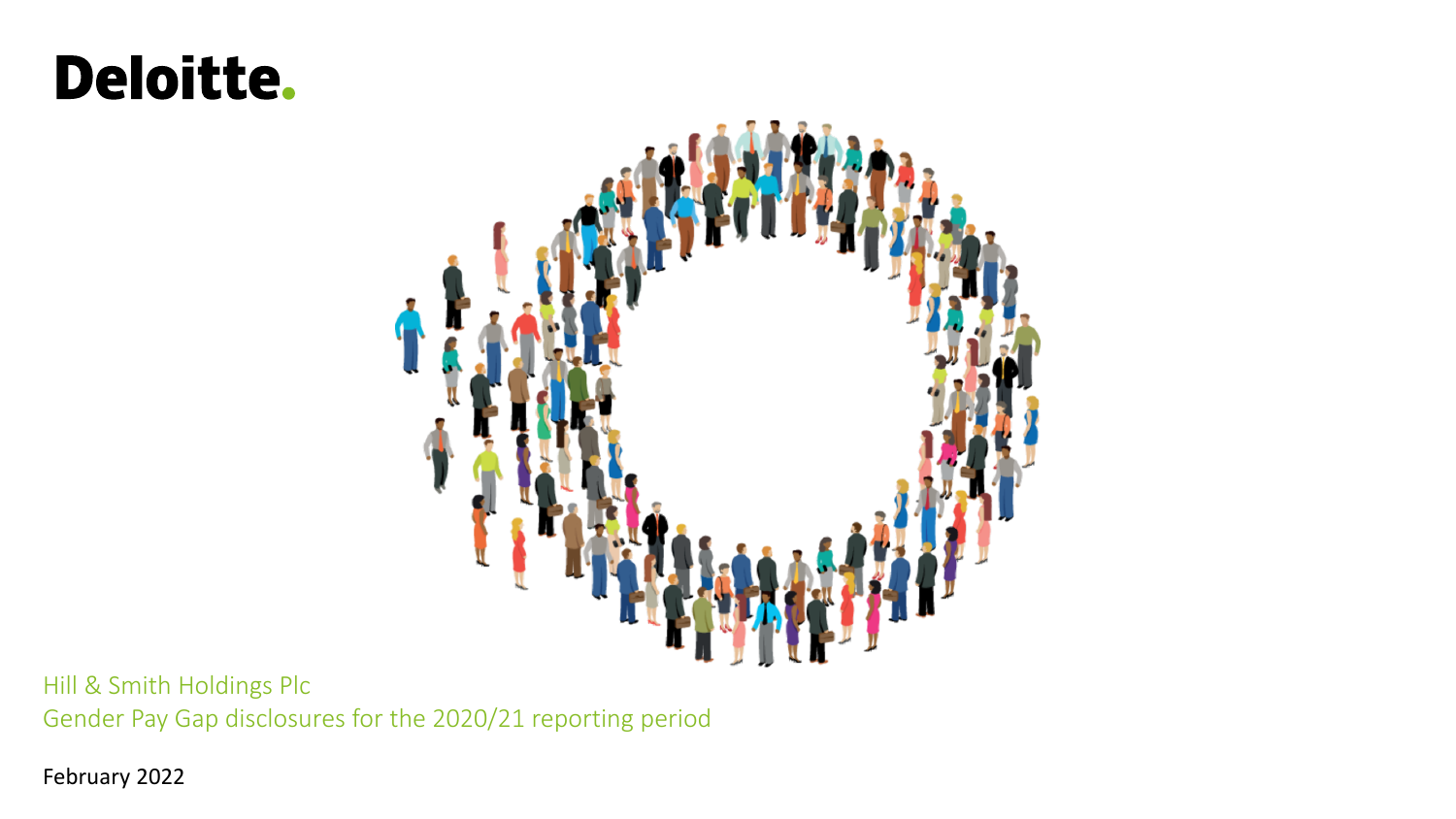#### Scope of services

Deloitte LLP ("we") were engaged by Hill & Smith Holdings Plc ("Hill & Smith" or the "Group") to calculate its mandatory Gender Pay Gap ("GPG") disclosures as required by The Equality Act 2010 (Gender Pay Gap Information) Regulations 2017 (the "Regulations") for the reporting period ended 5 April 2021.

Joseph Ash Ltd was one of the Great British employing entities within the Group with 250 or more employees as at 5 April 2021 and is therefore required to report its GPG disclosures.

#### Responsibilities and assumptions

HR and payroll data used to calculate the GPG disclosures was provided by Hill & Smith. We have assumed that the data was complete and accurate. We have not audited or otherwise tested or verified the data to source.

Specifically, Hill & Smith is responsible for establishing and maintaining an effective internal control system that reduces the likelihood that data errors or irregularities will occur and remain undetected; however, it does not eliminate that possibility. Our work does not guarantee that data errors or irregularities will not occur, nor is it designed to detect any such errors or irregularities should they occur. It is therefore imperative that Hill & Smith takes full and final responsibility for the GPG disclosures prior to publication.

#### Work performed

Using HR and payroll data provided by Hill & Smith, we have calculated the six disclosures required by the Regulations for Joseph Ash Ltd. The disclosures are as follows:

- 1. Mean Hourly Pay Gap difference between the male and female *Full Pay Relevant Employee* mean Hourly Pay as a proportion of the male figure.
- 2. Median Hourly Pay Gap difference between the male and female *Full Pay Relevant Employee* median Hourly Pay as a proportion of the male figure.
- 3. Mean Bonus Gap difference between the male and female *Relevant Employee* mean Bonus Pay as a proportion of the male figure.
- 4. Median Bonus Gap difference between the male and female *Relevant Employee* median Bonus Pay as a proportion of the male figure.
- 5. Proportion of male and female *Relevant Employees* receiving Bonus Pay.
- 6. Proportion of male and female *Full Pay Relevant Employees* in each Hourly Pay quartile banding.

These calculations must be signed off by a director of the Relevant Employers or the Group to confirm their accuracy. The 2020/21 GPG publication will include a declaration confirming the accuracy of the GPG disclosures.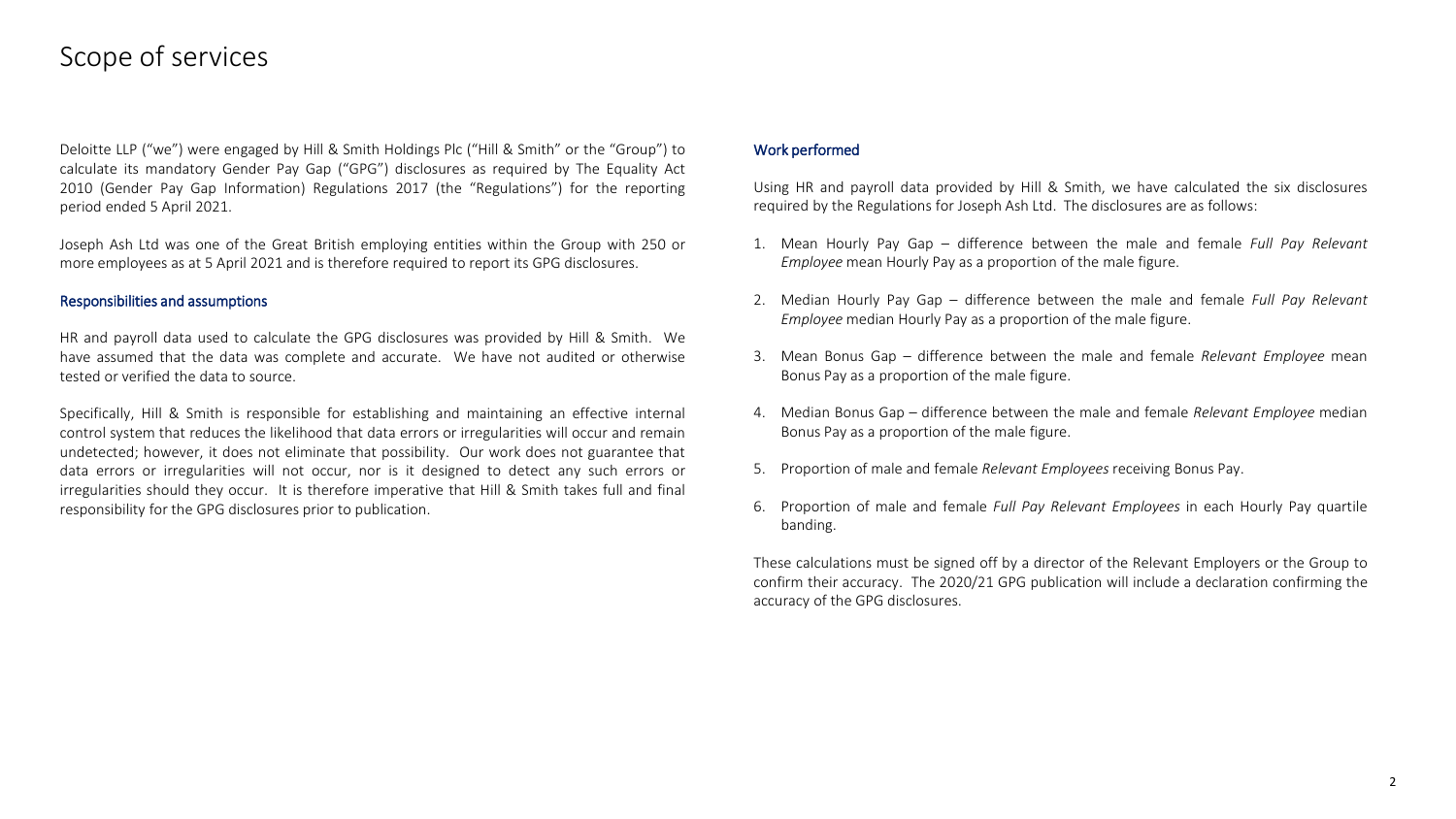### Joseph Ash Ltd GPG disclosures

|                                 | 2020/21 |        |            | 2019/20  |         |          | 2018/19      |            |         | 2017/18 |               |               |  |
|---------------------------------|---------|--------|------------|----------|---------|----------|--------------|------------|---------|---------|---------------|---------------|--|
|                                 |         |        |            |          |         |          |              |            |         |         |               |               |  |
| Employees                       | Male    | Female | Total      |          | Male    | Female   | <b>Total</b> | Male       | Female  | Total   | Male          | Female        |  |
| Relevant Employees <sup>1</sup> | 313     | 43     | 356        |          | 292     | 36       | 328          | 296        | 36      | 332     | Not disclosed | Not disclosed |  |
| Full Pay Relevant Employees     | 299     | 41     | 340        |          | 210     | 32       | 242          | 287        | 32      | 319     | Not disclosed | Not disclosed |  |
| <b>GPG</b>                      | Male    | Female | <b>GPG</b> | Change   | GPG     | Change   |              | <b>GPG</b> | Change  |         | GPG           |               |  |
| Mean Hourly Pay                 | £14.39  | £13.39 | 6.9%       | $-2.7%$  | 9.6%    | 4.2%     |              | 5.4%       | $-6.3%$ |         | 11.7%         |               |  |
| Median Hourly Pay               | £12.70  | £11.24 | 11.5%      | 19.9%    | $-8.4%$ | 8.5%     |              | $-16.9%$   | $-14%$  |         | $-2.9%$       |               |  |
| Mean Bonus Gap                  | £6,621  | £2,238 | 66.2%      | 13.1%    | 84.1%   | $-5.3%$  |              | 89.4%      | 5.9%    |         | 83.5%         |               |  |
| Median Bonus Gap                | £1,943  | £2,027 | $-4.3%$    | $-48.7%$ | 44.4%   | $-14.4%$ |              | 58.8%      | 17%     |         | 41.8%         |               |  |
| % Relevant Employees            | Male    | Female |            |          | Male    | Female   |              | Male       | Female  |         | Male          | Female        |  |
| receiving a bonus               | 36%     | 84%    |            |          | 15%     | 92%      |              | 13%        | 86%     |         | 14%           | 88%           |  |
| Pay quartiles                   | Male    | Female |            |          | Male    | Female   |              | Male       | Female  |         | Male          | Female        |  |
| Upper                           | 80%     | 20%    |            |          | 80%     | 20%      |              | 86%        | 14%     |         | 88%           | 12%           |  |
| Upper Middle                    | 99%     | 1%     |            |          | 90%     | 10%      |              | 91%        | 9%      |         | 91%           | 9%            |  |
| Lower Middle                    | 94%     | 6%     |            |          | 98%     | 2%       |              | 98%        | 2%      |         | 100%          | 0%            |  |
| Lower                           | 79%     | 21%    |            |          | 78%     | 22%      |              | 85%        | 15%     |         | 80%           | 20%           |  |

1. Employees employed by Joseph Ash Ltd on the Snapshot Date (5 April 2021: 357) excluding such employees who did not receive any Ordinary Pay during the Relevant Pay Period (April 2021: 1).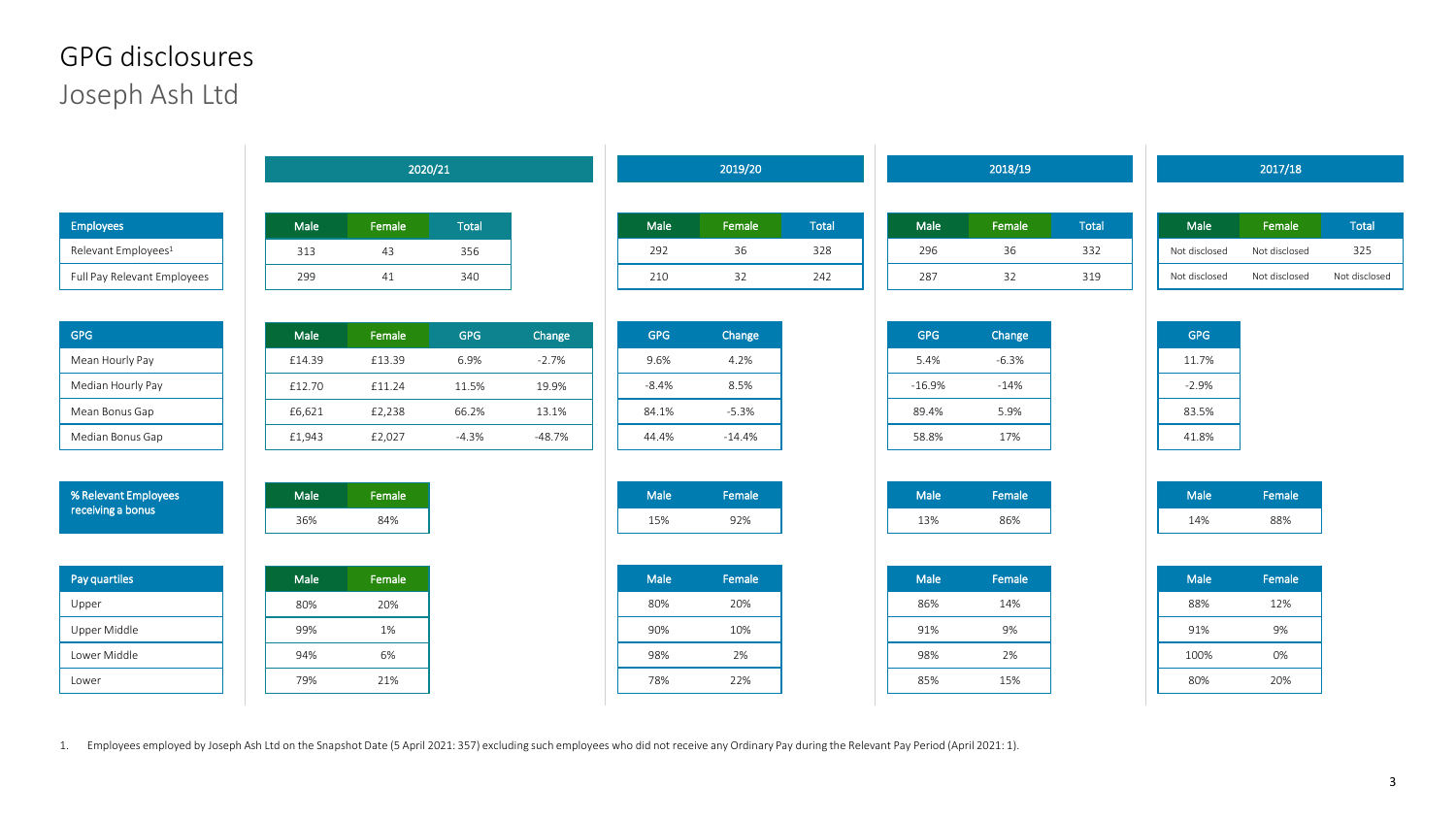## Application of definitions 2020/21 reporting positions

The reporting positions taken to prepare the GPG disclosures for the 2020/21 reporting period are summarised below.

| Element                        | <b>Definition</b>                                                                                             | Application to Hill & Smith                                                                                                                                                                                                                                                                                                                                                                                                         |  |  |  |  |  |
|--------------------------------|---------------------------------------------------------------------------------------------------------------|-------------------------------------------------------------------------------------------------------------------------------------------------------------------------------------------------------------------------------------------------------------------------------------------------------------------------------------------------------------------------------------------------------------------------------------|--|--|--|--|--|
| Relevant Employee              | A person who is employed by the Relevant Employer<br>as at the snapshot date (5 April 2021).                  | Employees identified in HR data as employed on 5 April 2021 and who received Ordinary Pay during the Relevant Pay Period per payroll data.                                                                                                                                                                                                                                                                                          |  |  |  |  |  |
| Full Pay Relevant<br>Employees | A Relevant Employee who is not, during the Relevant                                                           | Relevant Employees, excluding those who we identified or assumed to be on reduced pay as a result of leave.                                                                                                                                                                                                                                                                                                                         |  |  |  |  |  |
|                                | Pay Period, being paid a reduced rate or nil as a result<br>of being on "leave <sup>1"</sup>                  | Namely: employees who received Statutory Sick Pay or Statutory Maternity Pay; employees subject to a deduction for unpaid leave or unworked<br>hours; employees who did not receive basic pay or holiday pay; employees who received Hourly Pay (calculated per the Regulations) of less than<br>£6.56 (NMW for 18 to 20 year olds during 2021/22); employees who were not employed during the entirety of the Relevant Pay Period. |  |  |  |  |  |
| Relevant Pay Period            | The pay period (whether weekly, fortnightly, monthly)<br>within which the snapshot date (5 April 2021) falls. | Relevant Employees are either weekly, monthly or fortnightly paid.                                                                                                                                                                                                                                                                                                                                                                  |  |  |  |  |  |
| Relevant Bonus<br>Period       | The period 6 April 2020 to 5 April 2021.                                                                      | Based on payroll data for the 12 month period to 5 April 2021.                                                                                                                                                                                                                                                                                                                                                                      |  |  |  |  |  |
| Ordinary Pay                   | Includes basic pay, allowances, pay for piecework, pay                                                        | Basic pay, shift premium and allowances included in payroll data. See pages 9 and 10.                                                                                                                                                                                                                                                                                                                                               |  |  |  |  |  |
|                                | for leave, shift premium pay.                                                                                 | A deduction is taken for benefits operated under salary sacrifice (childcare vouchers).                                                                                                                                                                                                                                                                                                                                             |  |  |  |  |  |
|                                | Excludes remuneration referable to overtime,<br>redundancy / termination of employment.                       |                                                                                                                                                                                                                                                                                                                                                                                                                                     |  |  |  |  |  |
|                                | Excludes remuneration in lieu of leave.                                                                       |                                                                                                                                                                                                                                                                                                                                                                                                                                     |  |  |  |  |  |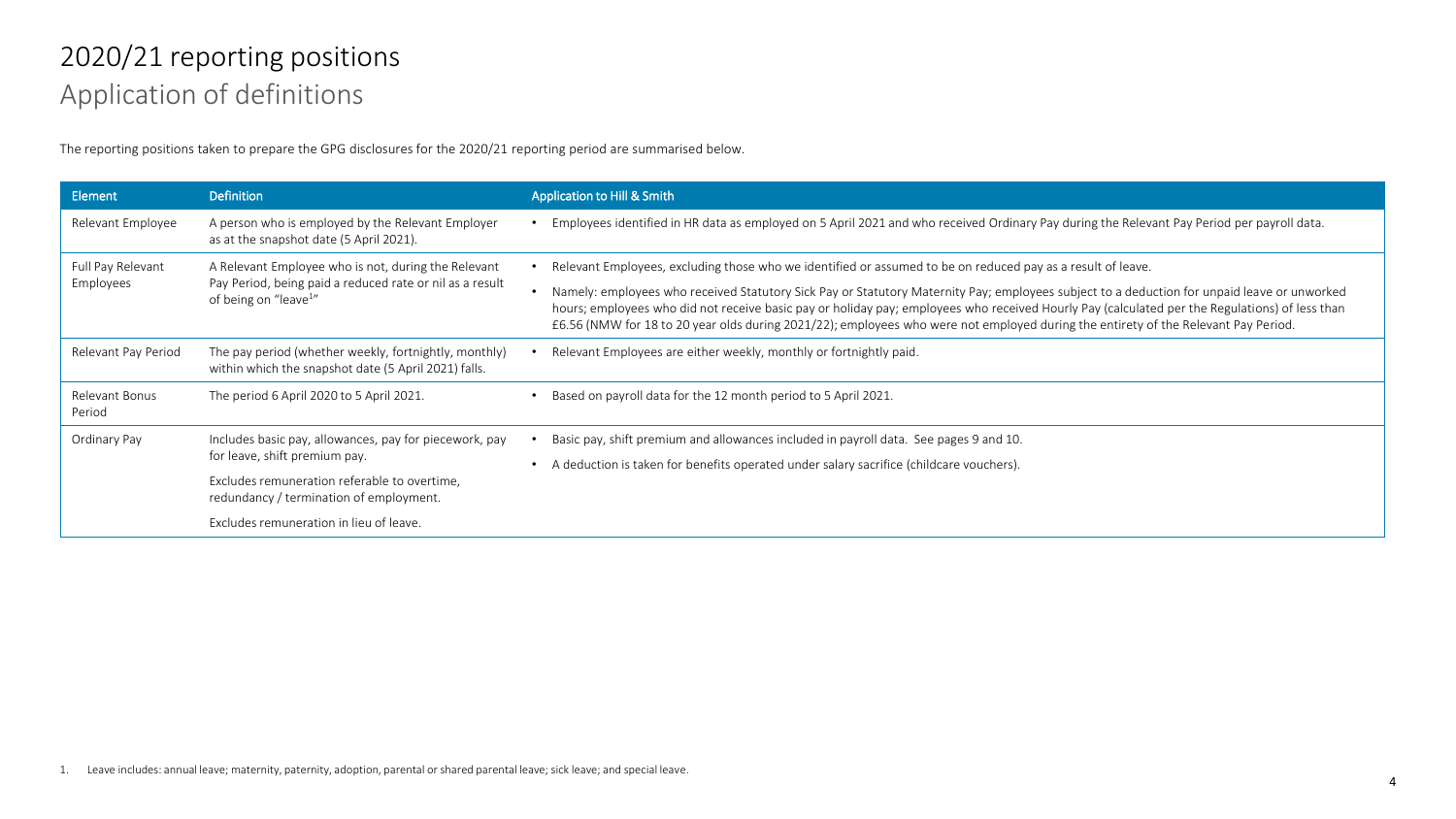## Application of definitions 2020/21 reporting positions

The reporting positions taken to prepare the GPG disclosures for the 2020/21 reporting period are summarised below.

| Element    | <b>Definition</b>                                                                                                         | <b>Application to Hill &amp; Smith</b>                                                           |  |  |  |  |  |
|------------|---------------------------------------------------------------------------------------------------------------------------|--------------------------------------------------------------------------------------------------|--|--|--|--|--|
| Bonus pay  | Includes remuneration in the form of money,<br>vouchers, securities / securities options.                                 | Bonuses included in payroll data for the 12 month period to 5 April 2021.                        |  |  |  |  |  |
|            | Includes remuneration that relates to profit sharing,<br>productivity, performance, incentive or commission.              |                                                                                                  |  |  |  |  |  |
|            | Excludes Ordinary Pay and remuneration referable to<br>overtime or redundancy / termination of employment.                |                                                                                                  |  |  |  |  |  |
| Hourly Pay | Calculated based on the formulae:                                                                                         |                                                                                                  |  |  |  |  |  |
|            | (Ordinary Pay paid during the Relevant Pay Period + Pro-rated Bonus Pay paid during the Relevant Pay Period) x Multiplier |                                                                                                  |  |  |  |  |  |
|            |                                                                                                                           | Weekly working hours                                                                             |  |  |  |  |  |
|            | The Multiplier is 7 / number of days in the Relevant                                                                      |                                                                                                  |  |  |  |  |  |
|            | Pay Period.                                                                                                               | 30.44 days has been used as the Multiplier for monthly paid Full Pay Relevant Employees.         |  |  |  |  |  |
|            |                                                                                                                           | • 7 days has been used as the Multiplier for weekly paid Full Pay Relevant Employees.            |  |  |  |  |  |
|            |                                                                                                                           | The number of weekly working hours is based on the weekly contractual hours included in HR data. |  |  |  |  |  |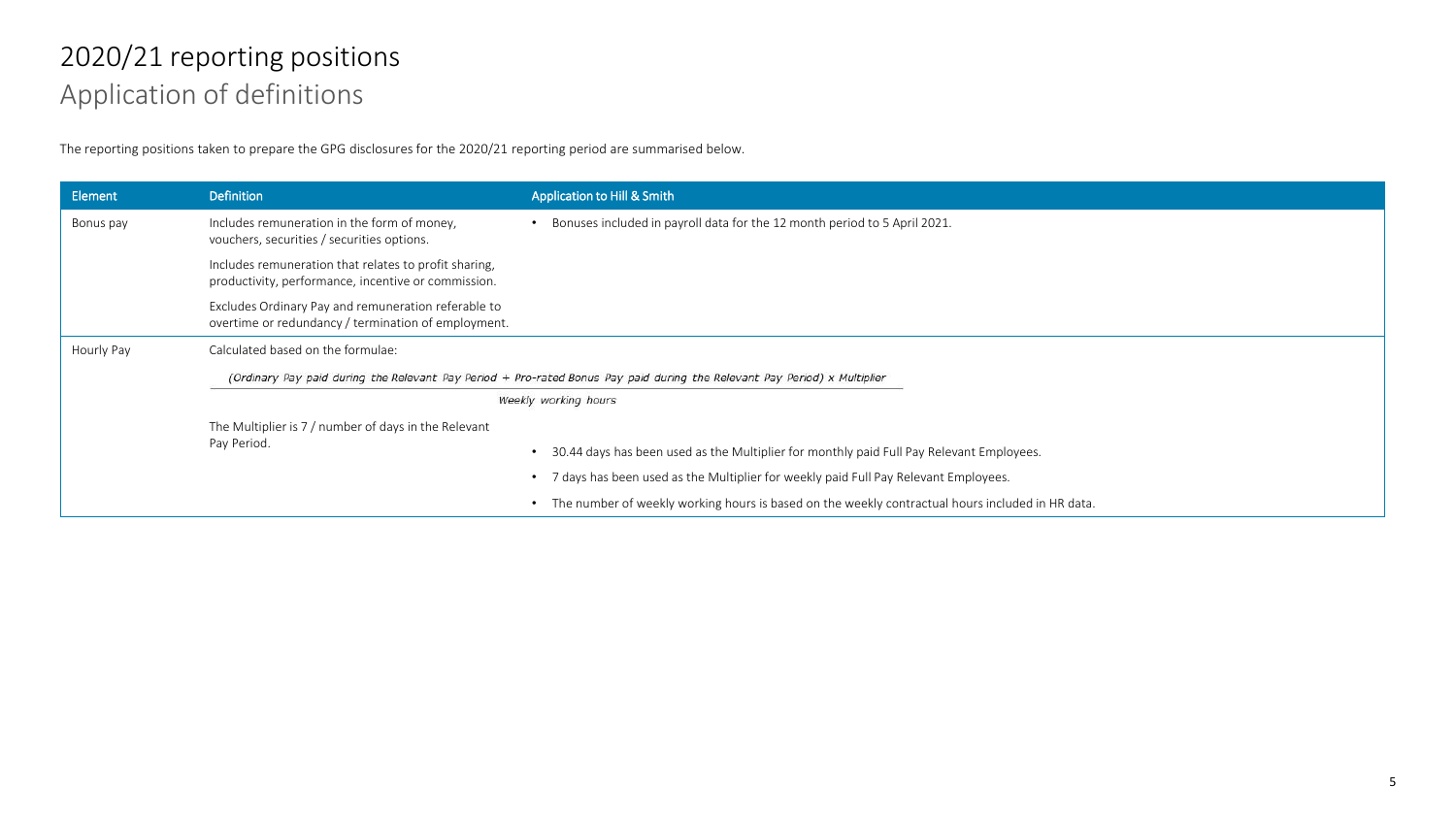### Payroll element analysis (1 of 2) 2020/21 reporting positions

The table below sets out the treatment of each payroll element used during the Relevant Pay Period. Specifically, whether it has been included as Ordinary Pay or Bonus Pay.

| <b>Payroll element</b>                           | <b>Ordinary Pay</b> | <b>Bonus Pay</b> | <b>Comments</b>                                                                                                     |
|--------------------------------------------------|---------------------|------------------|---------------------------------------------------------------------------------------------------------------------|
| Basic rate                                       | Yes                 | No               | Basic Pay                                                                                                           |
| Overtime (various descriptions)                  | No                  | No               | Ordinary Pay / Bonus does not include remuneration referable to overtime                                            |
| Travel and subsistence expenses / reimbursements | No                  | No               | Ordinary Pay does not include expenses / reimbursements wholly and necessarily incurred in the course of employment |
| First Aid                                        | Yes                 | No               | Cash allowance / pay for additional responsibilities                                                                |
| Cleaning                                         | Yes                 | No               | Cash allowance / pay for additional responsibilities                                                                |
| Holiday Pay                                      | Yes                 | No               | Pay for leave                                                                                                       |
| Back Pay                                         | No                  | No               | Does not relate to Ordinary Pay earned during the Relevant Pay Period                                               |
| Shift Allowance                                  | Yes                 | No               | Shift Premium                                                                                                       |
| Production Gross Pay                             | Yes                 | No               | Basic Pay                                                                                                           |
| Yard Gross Pay                                   | Yes                 | No               | Basic Pay                                                                                                           |
| Driver Gross Pay                                 | Yes                 | No               | Basic Pay                                                                                                           |
| Call Out                                         | Yes                 | No               | Cash allowance                                                                                                      |
| Leading Hand                                     | Yes                 | No               | Cash allowance / pay for additional responsibilities                                                                |
| Key Holding                                      | Yes                 | No               | Cash allowance / pay for additional responsibilities                                                                |
| Car Allowance                                    | Yes                 | No               | Cash allowance                                                                                                      |
| <b>Additional Pay</b>                            | Yes                 | No               | Cash allowance                                                                                                      |
| Out Of Hours Allowance                           | Yes                 | No               | Cash allowance                                                                                                      |
| <b>Statutory Redundancy</b>                      | No                  | No               | Ordinary Pay does not include remuneration referable to termination payments                                        |
| Notice Pay                                       | No                  | No               | Ordinary Pay does not include remuneration referable to termination payments                                        |
| Overnight Allowance                              | Yes                 | No               | Cash allowance                                                                                                      |
| Unpaid leave                                     | Yes                 | No               | Deduction against basic pay for unpaid leave                                                                        |
| Statutory uplift                                 | No                  | No               | Used to settle back pay. Does note relate to Ordinary Pay earned during the Relevant Pay Period.                    |
| Milk Allowance                                   | Yes                 | No               | Cash allowance                                                                                                      |
| Leaving Holiday                                  | No                  | No               | Ordinary Pay does not include remuneration in lieu of leave                                                         |
| Contract Rate                                    | Yes                 | No               | Cash allowance                                                                                                      |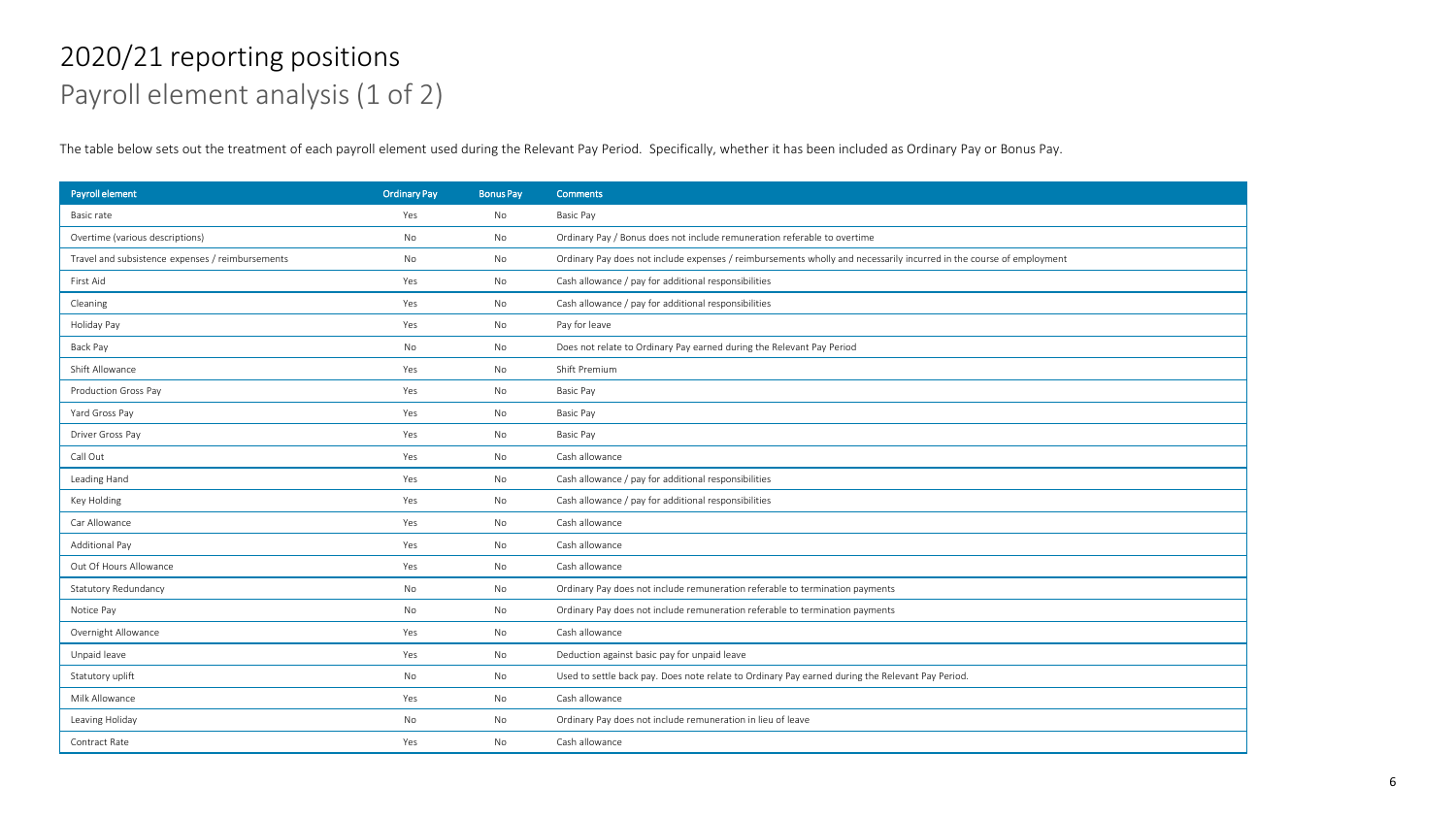### Payroll element analysis (2 of 2) 2020/21 reporting positions

The table below sets out the treatment of each payroll element used during the Relevant Pay Period. Specifically, whether it has been included as Ordinary Pay or Bonus Pay.

| Payroll element                | <b>Ordinary Pay</b> | <b>Bonus Pay</b> | <b>Comments</b>                                                                                                                              |
|--------------------------------|---------------------|------------------|----------------------------------------------------------------------------------------------------------------------------------------------|
| Driver Night Rate              | Yes                 | No               | Cash allowance                                                                                                                               |
| Driver Rate                    | Yes                 | No               | Cash allowance                                                                                                                               |
| Supervisor                     | Yes                 | No               | Cash allowance / pay for additional responsibilities                                                                                         |
| Yard Rate                      | Yes                 | No               | Cash allowance                                                                                                                               |
| Statutory Sick Pay             | Yes                 | No               | Pay for leave                                                                                                                                |
| <b>Statutory Maternity Pay</b> | Yes                 | No               | Pay for leave                                                                                                                                |
| Commission                     | No                  | Yes              | Bonus Pay include commission                                                                                                                 |
| London Allowance               | Yes                 | No               | Cash allowance                                                                                                                               |
| Weekend on call                | Yes                 | No               | Cash allowance                                                                                                                               |
| Weekday on call                | Yes                 | No               | Cash allowance                                                                                                                               |
| South Weighting                | Yes                 | No               | Cash allowance                                                                                                                               |
| Commission Quarterly           | No                  | Yes              | Bonus Pay includes commission. Amounts during the Relevant Pay Period have been apportioned by 1/3 to reflect the quarterly earnings period. |
| <b>Termination Payment</b>     | No                  | No               | Ordinary Pay does not include remuneration referable to termination payments                                                                 |
| Responsibility Allowance       | Yes                 | No               | Cash allowance                                                                                                                               |
| Tea Breaks                     | Yes                 | No               | Cash allowance                                                                                                                               |
| Access Sick Pay                | Yes                 | No               | Pay for leave                                                                                                                                |
| Other Payments                 | No                  | No               |                                                                                                                                              |
| Parental Pay                   | Yes                 | No               | Pay for leave                                                                                                                                |
| Phone allowance                | Yes                 | No               | Cash allowance                                                                                                                               |
| Pension 'er contribution       | No                  | No               |                                                                                                                                              |
| Childcare voucher              | Yes                 | No               | Salary sacrifice deduction                                                                                                                   |
| PM bonus                       | No                  | Yes              | Bonus Pay                                                                                                                                    |
| Shift Allowance 2              | Yes                 | No               | Cash allowance                                                                                                                               |